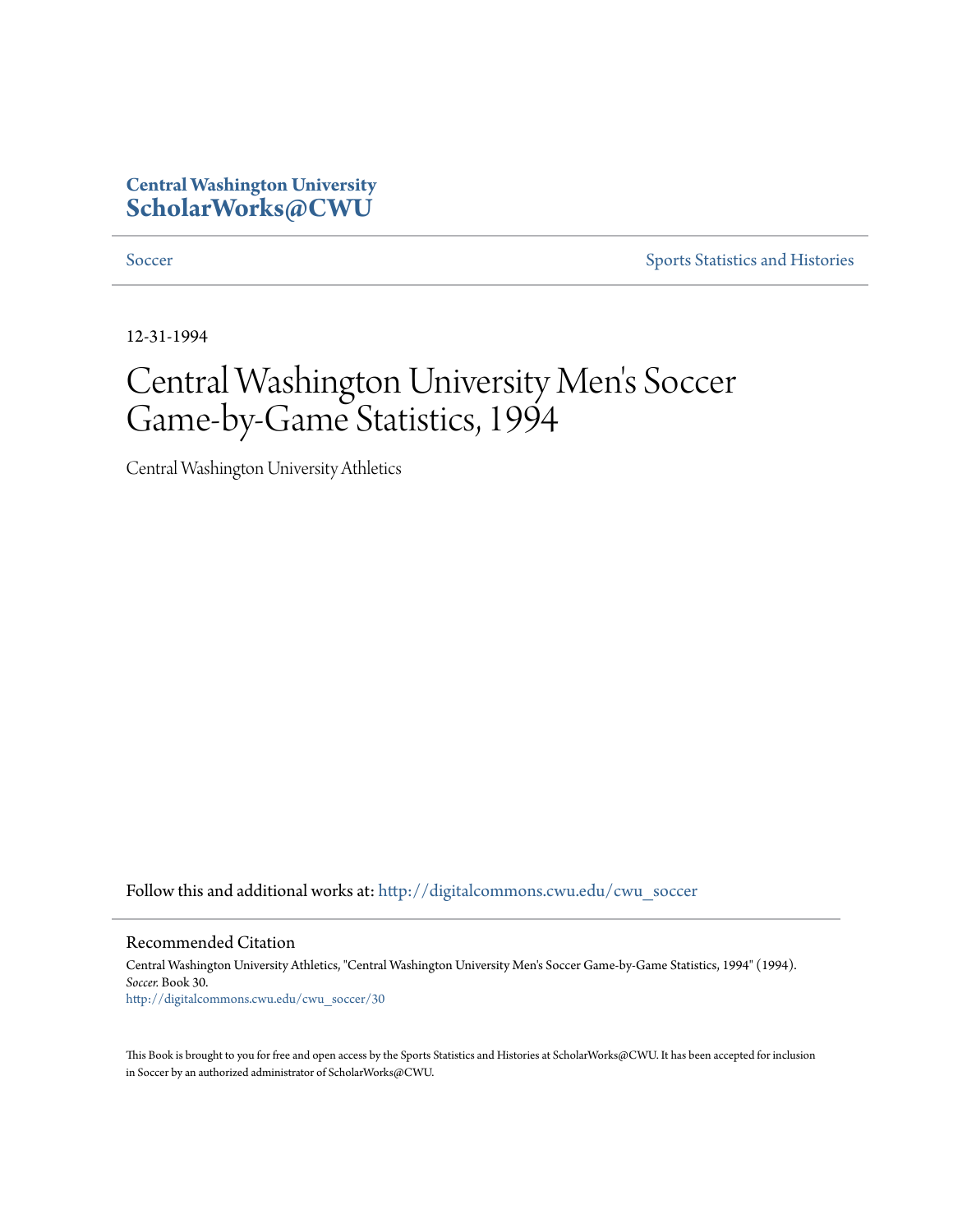#### 1994 MEN'S GAME-BY-GAME STATISTICS

Cris Fastrup

| Game SA     |                   | G                       | A | F              | Pts          |                |                |
|-------------|-------------------|-------------------------|---|----------------|--------------|----------------|----------------|
|             | 9-3/Evergreen     |                         | 1 | 0              | 0            | 1              | 0              |
|             | 9-4/Willamette    |                         | 0 | $\overline{0}$ | 0            | 0              | 0              |
|             | 9-5/Puget Sound   |                         | 0 | 0              | 0            | $\overline{0}$ | 0              |
|             | 9-8/Cal Baptist   |                         | 1 | 0              | 0            | 0              | $\overline{0}$ |
|             | 9-9/Westminster   |                         |   |                |              |                |                |
|             |                   | 9-10/Northwest Nazarene |   |                |              |                |                |
|             | 9-17/George Fox   |                         |   |                |              |                |                |
|             |                   | 9-18/Pacific Lutheran   |   |                |              |                |                |
|             |                   | 9-23/Western Washington |   |                |              |                |                |
|             | 9-25/Concordia    |                         |   |                |              |                |                |
|             | 9-28/Puget Sound  |                         |   |                |              |                |                |
|             | 10-2/Simon Fraser |                         |   |                |              |                |                |
|             | 10-5/Puget Sound  |                         |   |                |              |                |                |
|             |                   | 10-8/Evergreen State    |   |                |              |                |                |
| Totals (3g) |                   | 1                       | 0 | 0              | $\mathbf{1}$ | 0              |                |
| Paul George |                   |                         |   |                |              |                |                |
| Game SA     |                   | G                       | A | F              | Pts          |                |                |
|             | 9-3/Evergreen     |                         | 0 | 0              | 0            | 0              | 0              |
|             | 9-4/Willamette    |                         | 0 | 0              | 0            | 0              | $\overline{0}$ |
|             | 9-5/Puget Sound   |                         | 0 | 0              | 0            | 2              | 0              |
|             | 9-9/Westminster   |                         |   |                |              |                |                |
|             |                   | 9-10/Northwest Nazarene |   |                |              |                |                |

9-17/George Fox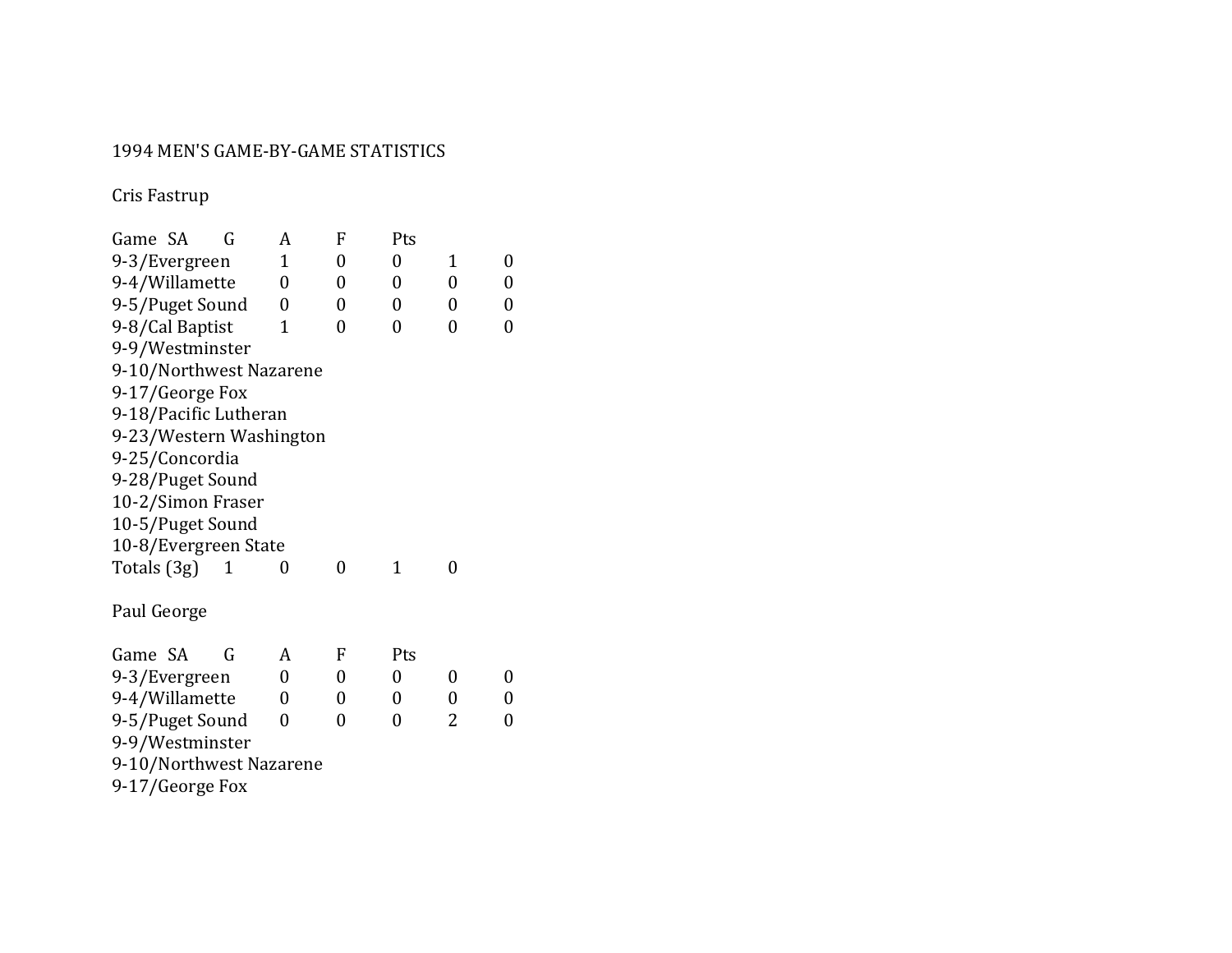| 9-18/Pacific Lutheran   |                |                |                |              |   |
|-------------------------|----------------|----------------|----------------|--------------|---|
| 9-23/Western Washington |                |                |                |              |   |
| 9-25/Concordia          |                |                |                |              |   |
| 9-28/Puget Sound        |                |                |                |              |   |
| 10-2/Simon Fraser       |                |                |                |              |   |
| 10-5/Puget Sound        |                |                |                |              |   |
| 10-8/Evergreen State    |                |                |                |              |   |
| Totals (3g)<br>0        | 0              | $\overline{0}$ | 2              | 0            |   |
| Jay Gile                |                |                |                |              |   |
| Game SA<br>G            | A              | F              | Pts            |              |   |
| 9-8/Cal Baptist         | 0              | 0              | $\overline{0}$ | 1            | 0 |
| Mark Henson             |                |                |                |              |   |
| Game SA<br>G            | A              | F              | Pts            |              |   |
| 9-3/Evergreen           | $\mathbf{1}$   | 0              | 0              | 2            | 0 |
| 9-4/Willamette          | 2              | 0              | 0              | 3            | 0 |
| 9-5/Puget Sound         | $\overline{0}$ | 0              | 0              | $\mathbf{1}$ | 0 |
| 9-8/Cal Baptist         | 0              | 0              | 0              | 0            | 0 |
| 9-9/Westminster         |                |                |                |              |   |
| 9-10/Northwest Nazarene |                |                |                |              |   |
| 9-17/George Fox         |                |                |                |              |   |
| 9-18/Pacific Lutheran   |                |                |                |              |   |
| 9-23/Western Washington |                |                |                |              |   |
| 9-25/Concordia          |                |                |                |              |   |
| 9-28/Puget Sound        |                |                |                |              |   |
| 10-2/Simon Fraser       |                |                |                |              |   |
| 10-5/Puget Sound        |                |                |                |              |   |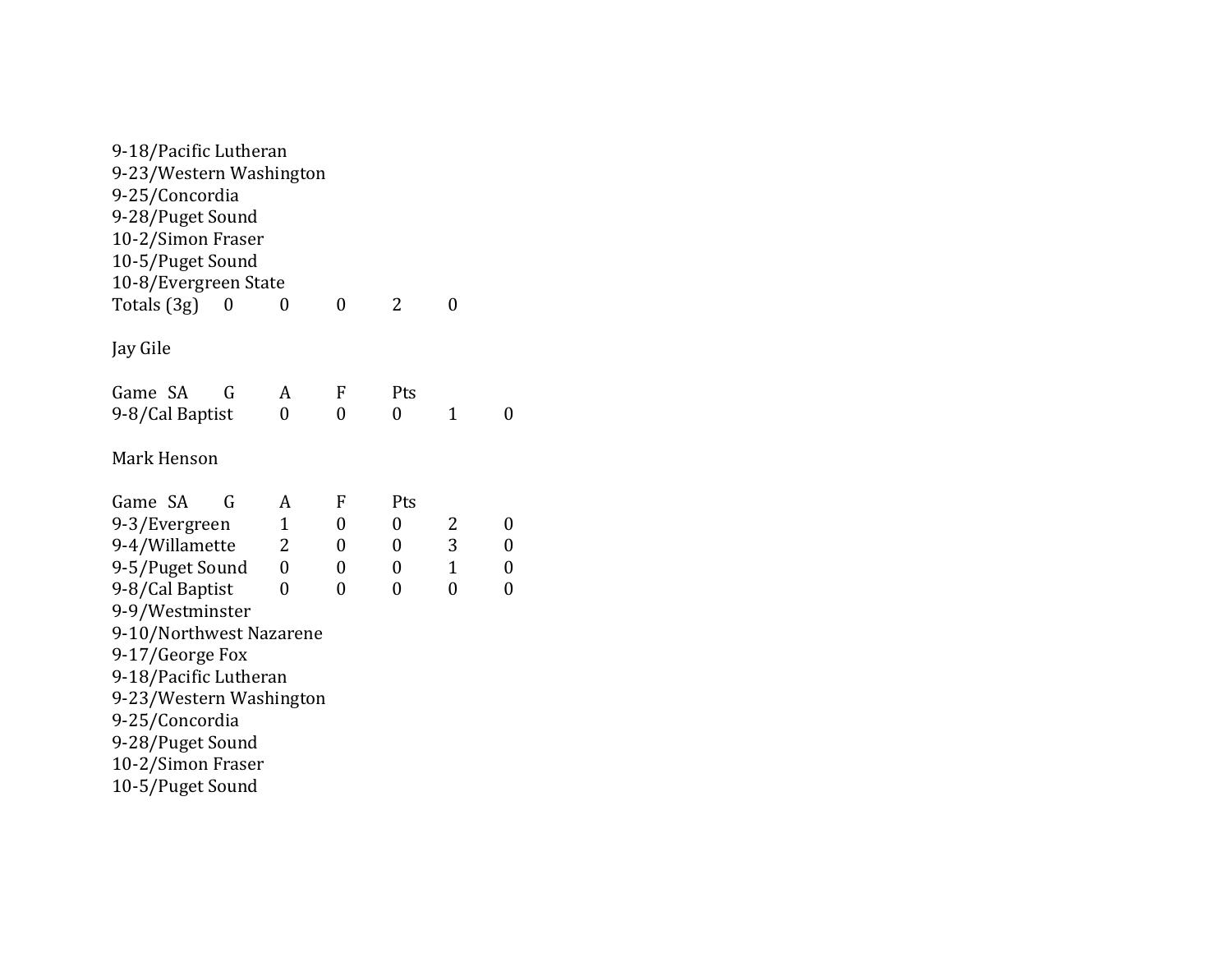| 10-8/Evergreen State    |   |                |                |                  |                |                  |
|-------------------------|---|----------------|----------------|------------------|----------------|------------------|
| Totals (3g)             | 3 | 0              | $\overline{0}$ | 6                | $\overline{0}$ |                  |
| Erik Hildebrand         |   |                |                |                  |                |                  |
| Game SA                 | G | A              | F              | Pts              |                |                  |
| 9-3/Evergreen           |   | 2              | $\mathbf{1}$   | $\overline{0}$   | 2              | 2                |
| 9-4/Willamette          |   | 4              | $\mathbf{1}$   | 0                | $\overline{2}$ | $\overline{2}$   |
| 9-5/Puget Sound         |   | 2              | $\overline{0}$ | $\boldsymbol{0}$ | $\overline{0}$ | $\boldsymbol{0}$ |
| 9-8/Cal Baptist         |   | $\overline{1}$ | $\overline{0}$ | $\overline{0}$   | 3              | $\overline{0}$   |
| 9-9/Westminster         |   |                |                |                  |                |                  |
| 9-10/Northwest Nazarene |   |                |                |                  |                |                  |
| 9-17/George Fox         |   |                |                |                  |                |                  |
| 9-18/Pacific Lutheran   |   |                |                |                  |                |                  |
| 9-23/Western Washington |   |                |                |                  |                |                  |
| 9-25/Concordia          |   |                |                |                  |                |                  |
| 9-28/Puget Sound        |   |                |                |                  |                |                  |
| 10-2/Simon Fraser       |   |                |                |                  |                |                  |
| 10-5/Puget Sound        |   |                |                |                  |                |                  |
| 10-8/Evergreen State    |   |                |                |                  |                |                  |
| Totals (3g)             | 8 | 2              | $\overline{0}$ | 4                | 4              |                  |
| Patrick Jenkins         |   |                |                |                  |                |                  |
| Game SA                 | G | A              | F              | Pts              |                |                  |
| 9-3/Evergreen           |   | 3              | 0              | $\boldsymbol{0}$ | 2              | 0                |
| 9-4/Willamette          |   | $\mathbf 1$    | 0              | 0                | 4              | $\overline{0}$   |
| 9-5/Puget Sound         |   | $\overline{0}$ | 0              | 0                | 2              | 0                |
| 9-8/Cal Baptist         |   | 1              | 0              | 0                | $\mathbf{1}$   | 0                |
| 9-9/Westminster         |   |                |                |                  |                |                  |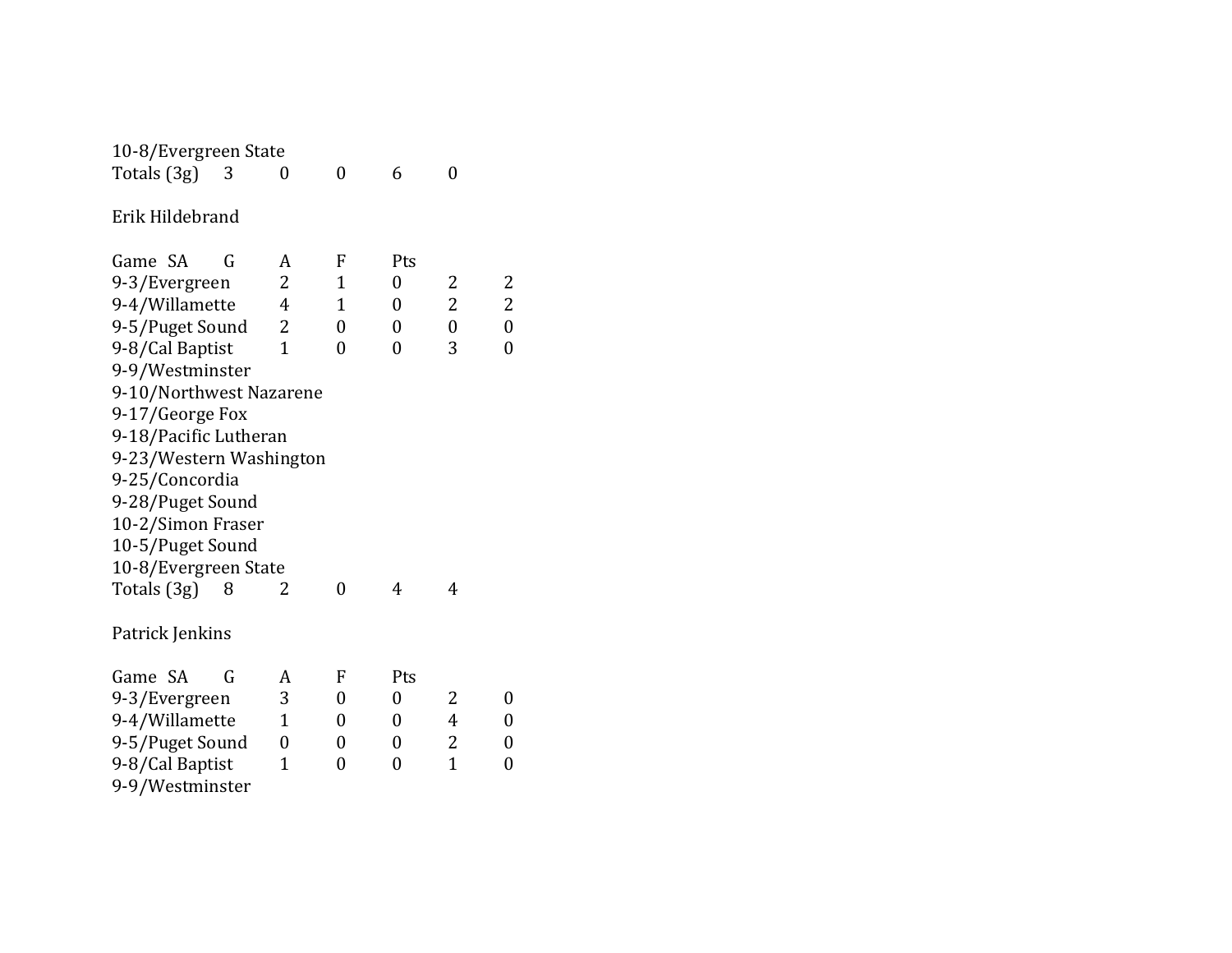| 9-10/Northwest Nazarene |   |                |                |                  |                |                  |
|-------------------------|---|----------------|----------------|------------------|----------------|------------------|
| 9-17/George Fox         |   |                |                |                  |                |                  |
| 9-18/Pacific Lutheran   |   |                |                |                  |                |                  |
| 9-23/Western Washington |   |                |                |                  |                |                  |
| 9-25/Concordia          |   |                |                |                  |                |                  |
| 9-28/Puget Sound        |   |                |                |                  |                |                  |
| 10-2/Simon Fraser       |   |                |                |                  |                |                  |
| 10-5/Puget Sound        |   |                |                |                  |                |                  |
| 10-8/Evergreen State    |   |                |                |                  |                |                  |
| Totals (3g)             | 4 | 0              | $\overline{0}$ | 8                | 0              |                  |
| John Maloney            |   |                |                |                  |                |                  |
| Game SA                 | G | A              | F              | Pts              |                |                  |
| 9-3/Evergreen           |   | 1              | 0              | 0                | 0              | 0                |
| 9-4/Willamette          |   | $\mathbf{1}$   | $\overline{0}$ | 0                | 2              | $\boldsymbol{0}$ |
| 9-5/Puget Sound         |   | 1              | 0              | 0                | $\mathbf{1}$   | $\boldsymbol{0}$ |
| Totals (3g)             | 3 | $\overline{0}$ | $\overline{0}$ | 3                | $\overline{0}$ |                  |
| <b>Matt Morton</b>      |   |                |                |                  |                |                  |
| Game SA                 | G | A              | F              | Pts              |                |                  |
| 9-3/Evergreen           |   | 3              | 0              | $\boldsymbol{0}$ | 3              | $\boldsymbol{0}$ |
| 9-4/Willamette          |   | 3              | 0              | 0                | 6              | $\boldsymbol{0}$ |
| 9-5/Puget Sound         |   | 3              | 0              | 0                | 0              | $\boldsymbol{0}$ |
| 9-8/Cal Baptist         |   | $\overline{2}$ | $\overline{0}$ | $\overline{0}$   | $\overline{0}$ | $\boldsymbol{0}$ |
| 9-9/Westminster         |   |                |                |                  |                |                  |
| 9-10/Northwest Nazarene |   |                |                |                  |                |                  |
| 9-17/George Fox         |   |                |                |                  |                |                  |
| 9-18/Pacific Lutheran   |   |                |                |                  |                |                  |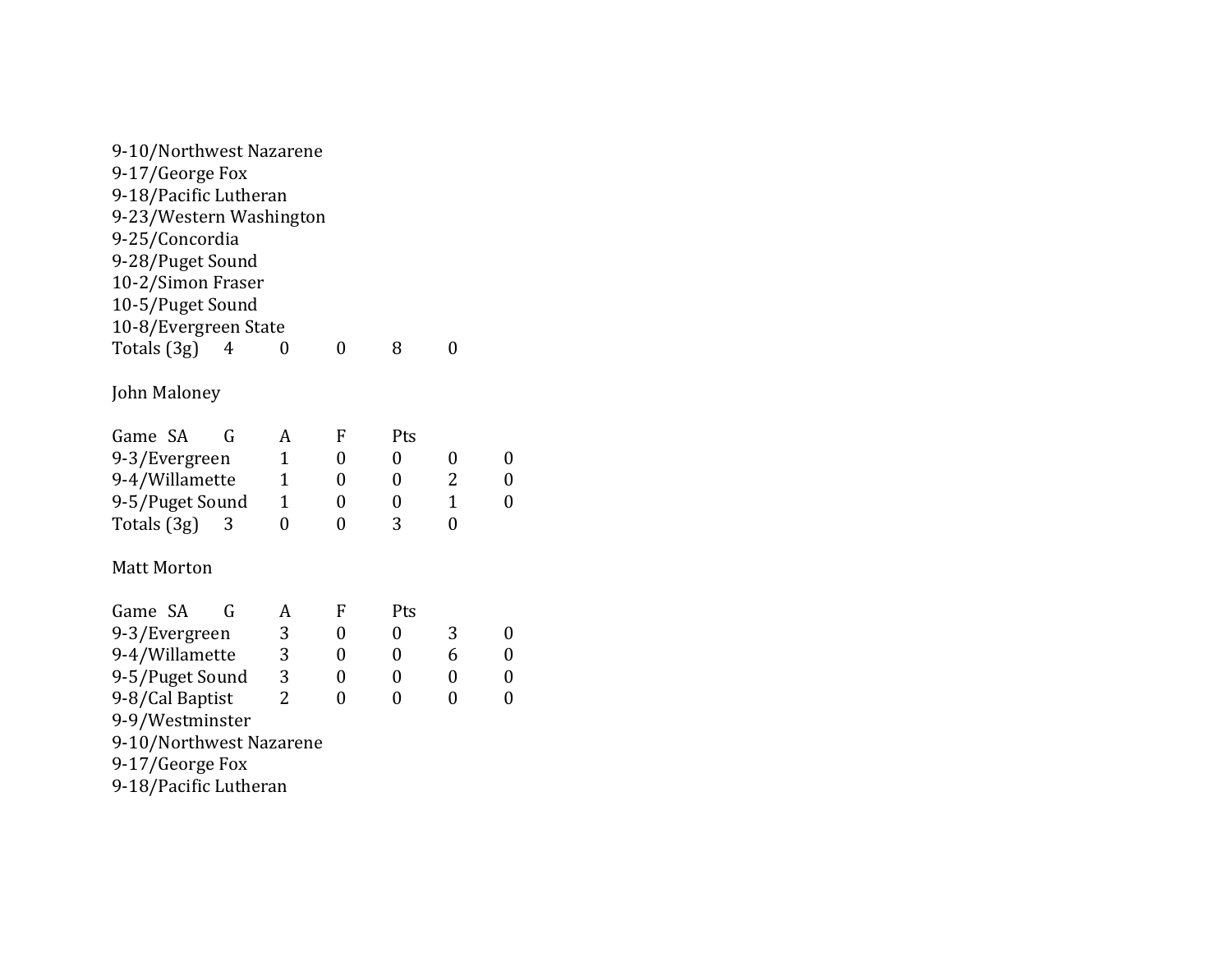| 9-23/Western Washington |    |                |             |          |                |                |
|-------------------------|----|----------------|-------------|----------|----------------|----------------|
| 9-25/Concordia          |    |                |             |          |                |                |
| 9-28/Puget Sound        |    |                |             |          |                |                |
| 10-2/Simon Fraser       |    |                |             |          |                |                |
| 10-5/Puget Sound        |    |                |             |          |                |                |
| 10-8/Evergreen State    |    |                |             |          |                |                |
| Totals (3g)<br>9        |    | 0              | $\theta$    | 9        | $\overline{0}$ |                |
| Slade Murphy            |    |                |             |          |                |                |
| Game SA                 | G  | A              | F           | Pts      |                |                |
| 9-3/Evergreen           |    | $\overline{4}$ | $\mathbf 1$ | 0        | 3              | 2              |
| 9-4/Willamette          |    | 6              | 0           | 1        | $\overline{c}$ | $\mathbf 1$    |
| 9-5/Puget Sound         |    | 2              | $\theta$    | $\theta$ | $\mathbf{1}$   | $\overline{0}$ |
| 9-9/Westminster         |    |                |             |          |                |                |
| 9-10/Northwest Nazarene |    |                |             |          |                |                |
| 9-17/George Fox         |    |                |             |          |                |                |
| 9-18/Pacific Lutheran   |    |                |             |          |                |                |
| 9-23/Western Washington |    |                |             |          |                |                |
| 9-25/Concordia          |    |                |             |          |                |                |
| 9-28/Puget Sound        |    |                |             |          |                |                |
| 10-2/Simon Fraser       |    |                |             |          |                |                |
| 10-5/Puget Sound        |    |                |             |          |                |                |
| 10-8/Evergreen State    |    |                |             |          |                |                |
| Totals (3g)             | 12 | 1              | $\mathbf 1$ | 6        | 3              |                |
| Nate Nelson             |    |                |             |          |                |                |
| Game SA                 | G  | A              | F           | Pts      |                |                |
| 9-3/Evergreen           |    | 0              | 0           | 0        | 0              | 0              |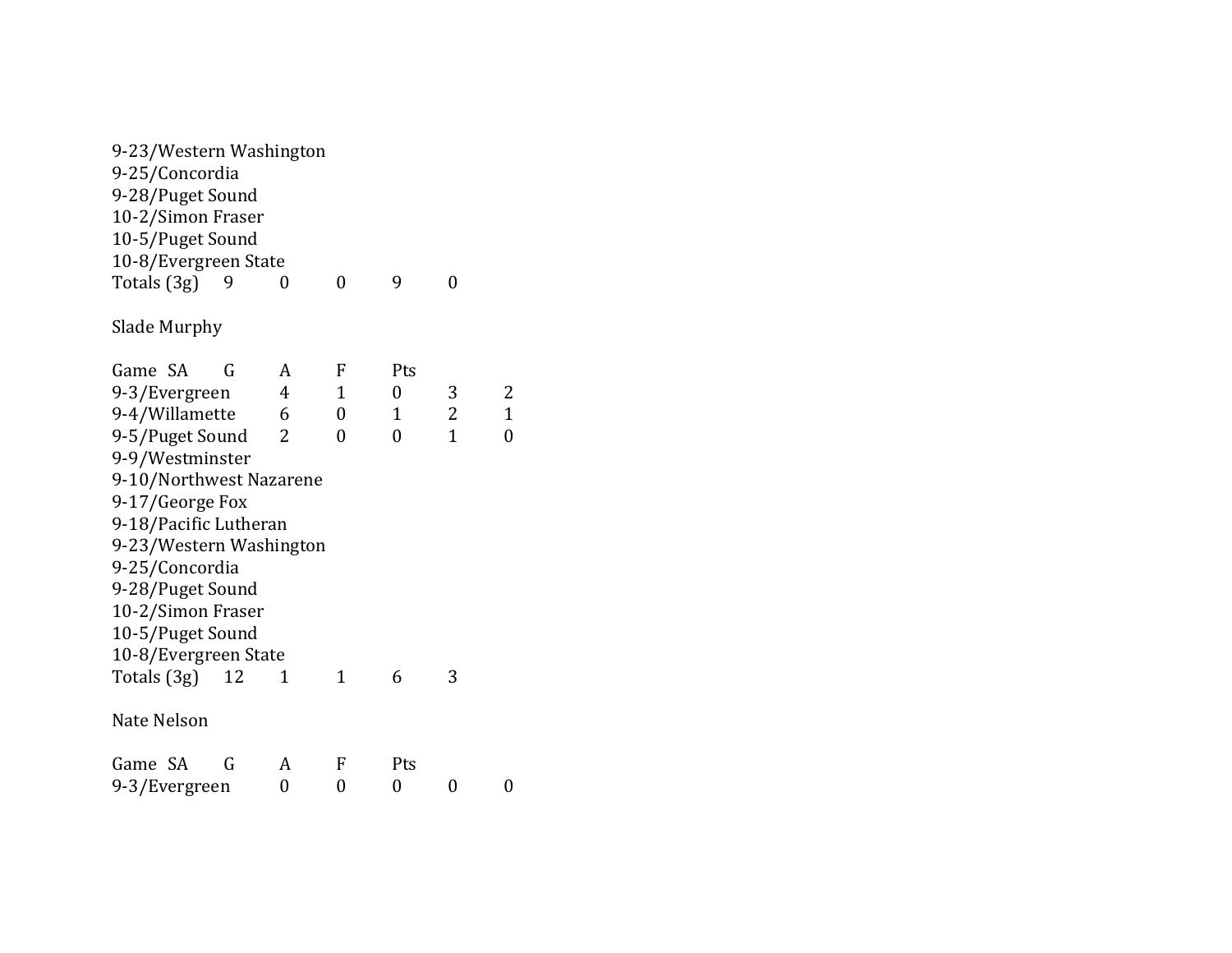| 9-4/Willamette          | 1 | $\overline{0}$ | 0   | $\overline{1}$ | $\boldsymbol{0}$ |
|-------------------------|---|----------------|-----|----------------|------------------|
| 9-5/Puget Sound         | 1 | 0              | 0   | 2              | 0                |
| 9-8/Cal Baptist         | 1 | $\overline{0}$ | 0   | $\theta$       | 0                |
| 9-9/Westminster         |   |                |     |                |                  |
| 9-10/Northwest Nazarene |   |                |     |                |                  |
| 9-17/George Fox         |   |                |     |                |                  |
| 9-18/Pacific Lutheran   |   |                |     |                |                  |
| 9-23/Western Washington |   |                |     |                |                  |
| 9-25/Concordia          |   |                |     |                |                  |
| 9-28/Puget Sound        |   |                |     |                |                  |
| 10-2/Simon Fraser       |   |                |     |                |                  |
| 10-5/Puget Sound        |   |                |     |                |                  |
| 10-8/Evergreen State    |   |                |     |                |                  |
| Totals (3g)<br>2        | 0 | $\overline{0}$ | 3   | 0              |                  |
| <b>Brian Person</b>     |   |                |     |                |                  |
| Game SA<br>G            | A | F              | Pts |                |                  |
| 9-3/Evergreen           | 0 | 0              | 0   | 0              | 0                |
| 9-4/Willamette          | 0 | 0              | 0   | 0              | 0                |
| 9-5/Puget Sound         | 0 | 0              | 0   | 2              | 0                |
| 9-8/Cal Baptist         | 1 | 0              | 0   | $\overline{0}$ | 0                |
| 9-9/Westminster         |   |                |     |                |                  |
| 9-10/Northwest Nazarene |   |                |     |                |                  |
| 9-17/George Fox         |   |                |     |                |                  |
| 9-18/Pacific Lutheran   |   |                |     |                |                  |
| 9-23/Western Washington |   |                |     |                |                  |
| 9-25/Concordia          |   |                |     |                |                  |
| 9-28/Puget Sound        |   |                |     |                |                  |
| 10-2/Simon Fraser       |   |                |     |                |                  |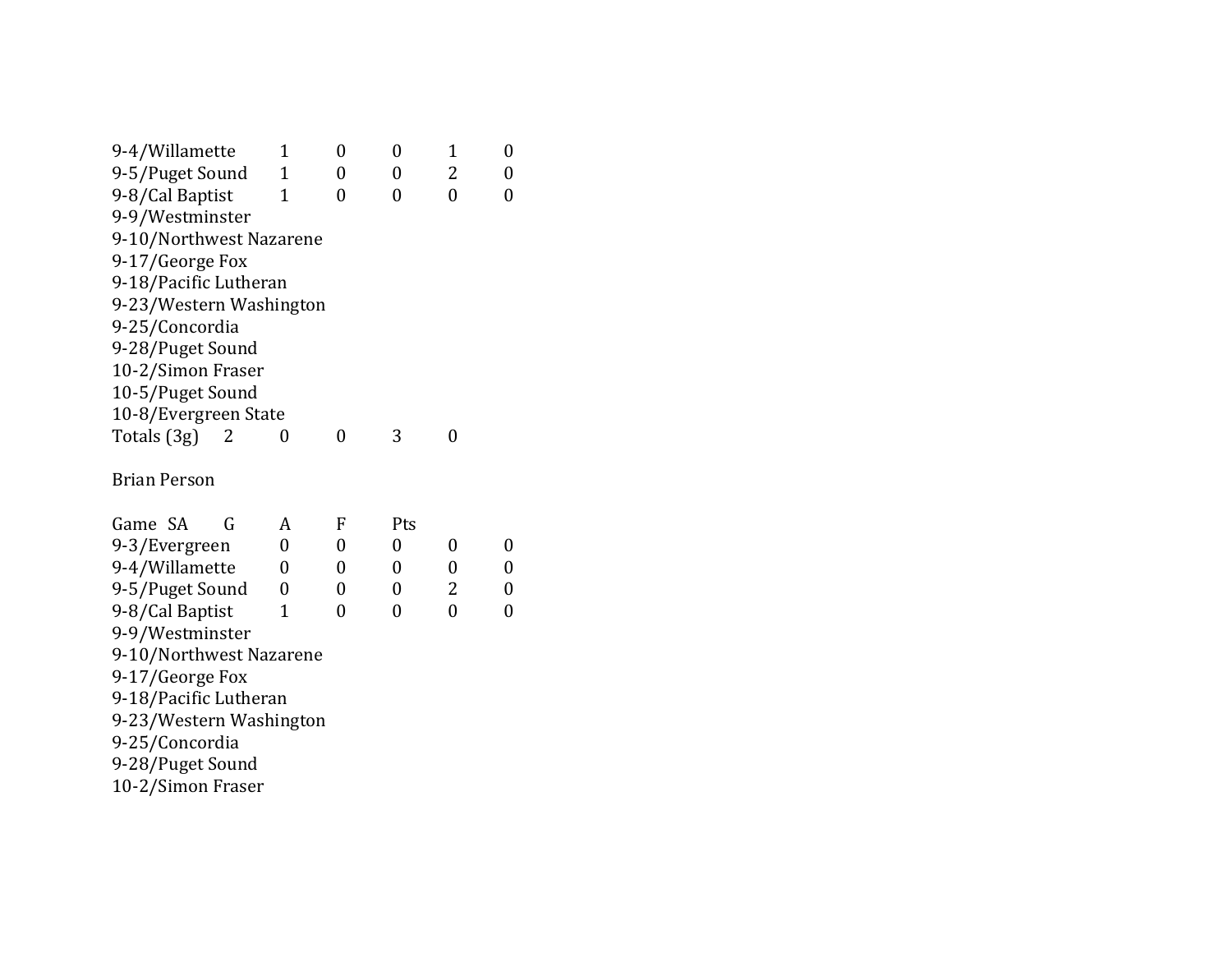| 10-5/Puget Sound<br>10-8/Evergreen State<br>Totals (3g)<br>0 | 0              | 0              | 2                | 0              |                |
|--------------------------------------------------------------|----------------|----------------|------------------|----------------|----------------|
| <b>Scott Rea</b>                                             |                |                |                  |                |                |
| Game SA<br>G                                                 | A              | F              | Pts              |                |                |
| 9-3/Evergreen                                                | $\mathbf{1}$   | $\overline{0}$ | $\overline{0}$   | 3              | $\overline{0}$ |
| 9-4/Willamette                                               | 2              | 0              | $\overline{0}$   | $\overline{0}$ | 0              |
| 9-5/Puget Sound                                              | $\overline{2}$ | $\mathbf{1}$   | 0                | $\mathbf{1}$   | 2              |
| 9-8/Cal Baptist                                              | $\overline{0}$ | $\overline{0}$ | $\overline{0}$   | $\overline{0}$ | $\overline{0}$ |
| 9-9/Westminster                                              |                |                |                  |                |                |
| 9-10/Northwest Nazarene                                      |                |                |                  |                |                |
| 9-17/George Fox                                              |                |                |                  |                |                |
| 9-18/Pacific Lutheran                                        |                |                |                  |                |                |
| 9-23/Western Washington                                      |                |                |                  |                |                |
| 9-25/Concordia                                               |                |                |                  |                |                |
| 9-28/Puget Sound                                             |                |                |                  |                |                |
| 10-2/Simon Fraser                                            |                |                |                  |                |                |
| 10-5/Puget Sound                                             |                |                |                  |                |                |
| 10-8/Evergreen State                                         |                |                |                  |                |                |
| Totals (3g)<br>5                                             | 1              | $\overline{0}$ | 4                | 2              |                |
| Nate Sabari                                                  |                |                |                  |                |                |
| Game SA<br>G                                                 | A              | F              | Pts              |                |                |
| 9-3/Evergreen                                                | $\mathbf{1}$   | 0              | $\boldsymbol{0}$ | 2              | 0              |
| 9-4/Willamette                                               | 3              | 0              | 0                | 4              | 0              |
| 9-5/Puget Sound                                              | 5              | 1              | 0                | 2              | 2              |
| 9-8/Cal Baptist                                              | $\overline{0}$ | 0              | 0                | $\overline{1}$ | $\overline{0}$ |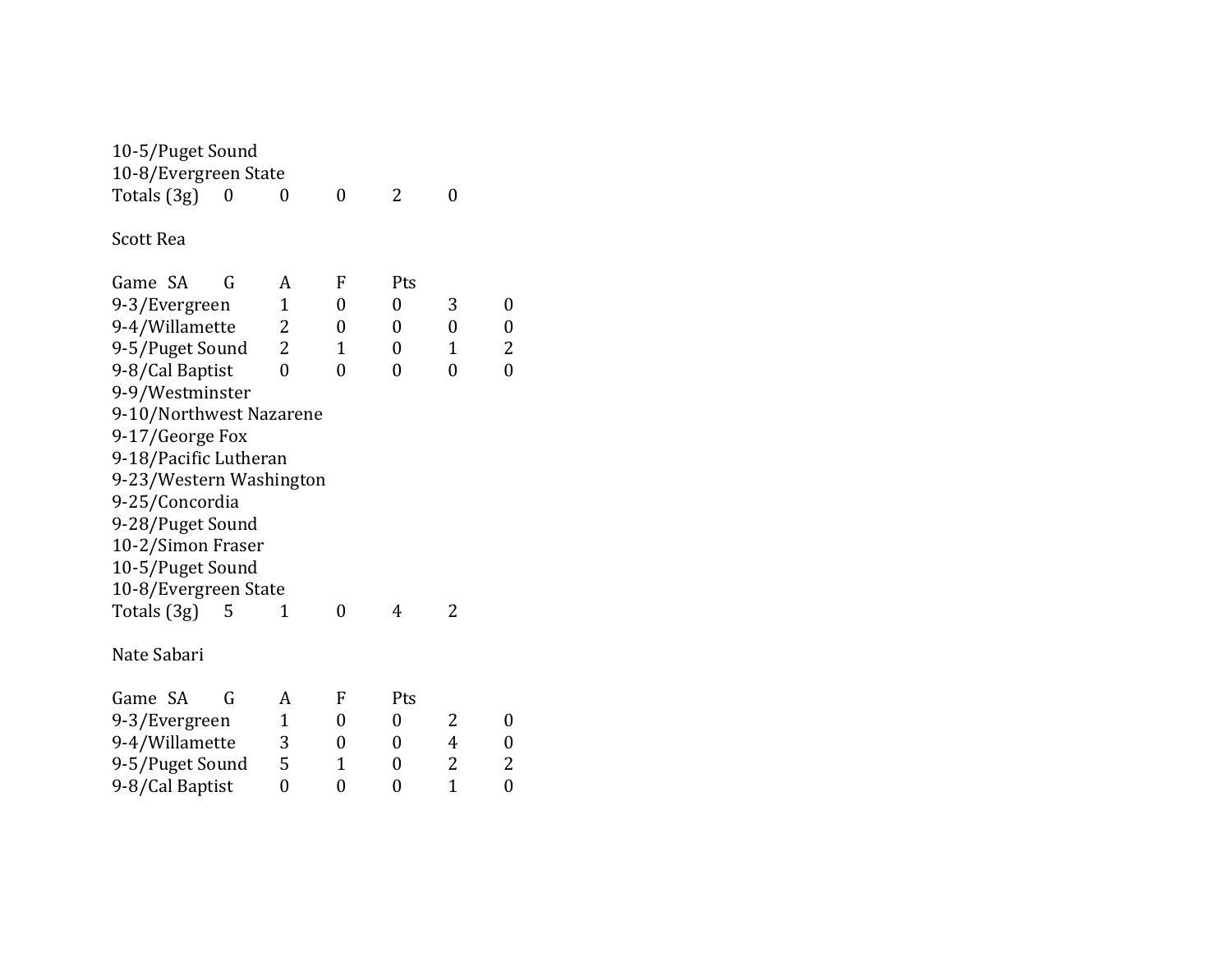9 -9/Westminster 9-10/Northwest Nazarene 9-17/George Fox 9-18/Pacific Lutheran 9 -23/Western Washington 9 -25/Concordia 9 -28/Puget Sound 10-2/Simon Fraser 10-5/Puget Sound 10 -8/Evergreen State Totals (3g) 9 1 0 8 2 Nick Reep Game SA G A F Pts 9 -5/Puget Sound 0 0 0 1 0 9 -9/Westminster 9 -10/Northwest Nazarene 9-17/George Fox 9-18/Pacific Lutheran 9 -23/Western Washington 9 -25/Concordia 9-28/Puget Sound 10-2/Simon Fraser 10-5/Puget Sound 10 -8/Evergreen State Totals  $(1g)$  0 0 0 1 0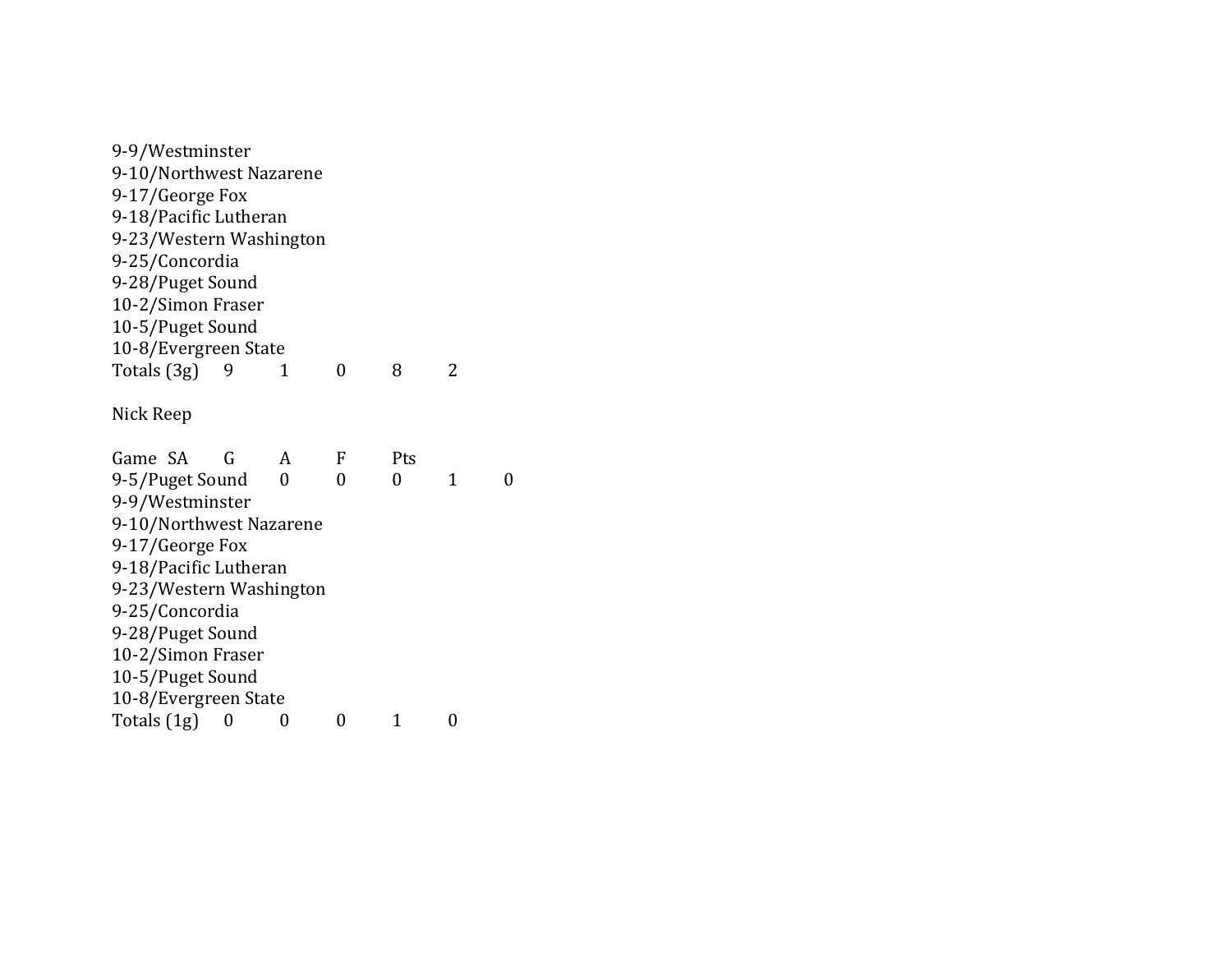#### Donovan Russell

| Game SA<br>G            | A                | F              | Pts              |                  |                |   |              |
|-------------------------|------------------|----------------|------------------|------------------|----------------|---|--------------|
| 9-4/Willamette          | $\boldsymbol{0}$ | 0              | 0                | 0                | 0              |   |              |
| 9-8/Cal Baptist         | $\boldsymbol{0}$ | $\overline{0}$ | $\boldsymbol{0}$ | $\mathbf{1}$     | $\overline{0}$ |   |              |
| Totals $(2g)$<br>0      | 0                | $\overline{0}$ | $\overline{1}$   | $\overline{0}$   |                |   |              |
| Jason Timm              |                  |                |                  |                  |                |   |              |
| Game SA<br>G            | A                | F              | Pts              |                  |                |   |              |
| 9-3/Evergreen           | $\theta$         | 0              | $\boldsymbol{0}$ | 0                | 0              |   |              |
| 9-4/Willamette          | $\theta$         | 0              | $\boldsymbol{0}$ | 2                | 0              |   |              |
| 9-5/Puget Sound         | $\boldsymbol{0}$ | 0              | 0                | $\boldsymbol{0}$ | 0              |   |              |
| 9-8/Cal Baptist         | 0                | $\theta$       | 0                | $\overline{0}$   | $\overline{0}$ |   |              |
| 9-9/Westminster         |                  |                |                  |                  |                |   |              |
| 9-10/Northwest Nazarene |                  |                |                  |                  |                |   |              |
| 9-17/George Fox         |                  |                |                  |                  |                |   |              |
| 9-18/Pacific Lutheran   |                  |                |                  |                  |                |   |              |
| 9-23/Western Washington |                  |                |                  |                  |                |   |              |
| 9-25/Concordia          |                  |                |                  |                  |                |   |              |
| 9-28/Puget Sound        |                  |                |                  |                  |                |   |              |
| 10-2/Simon Fraser       |                  |                |                  |                  |                |   |              |
| 10-5/Puget Sound        |                  |                |                  |                  |                |   |              |
| 10-8/Evergreen State    |                  |                |                  |                  |                |   |              |
| Totals (3g)<br>0        | 0                | $\overline{0}$ | 2                | $\boldsymbol{0}$ |                |   |              |
| Totals                  |                  |                |                  |                  |                |   |              |
| Game SA<br>G            | A                | F              | Pts              | $\mathsf C$      | 0              |   |              |
| 9-3/Evergreen           | 17               | 2              | 0                | 18               | 4              | 5 | $\mathbf{1}$ |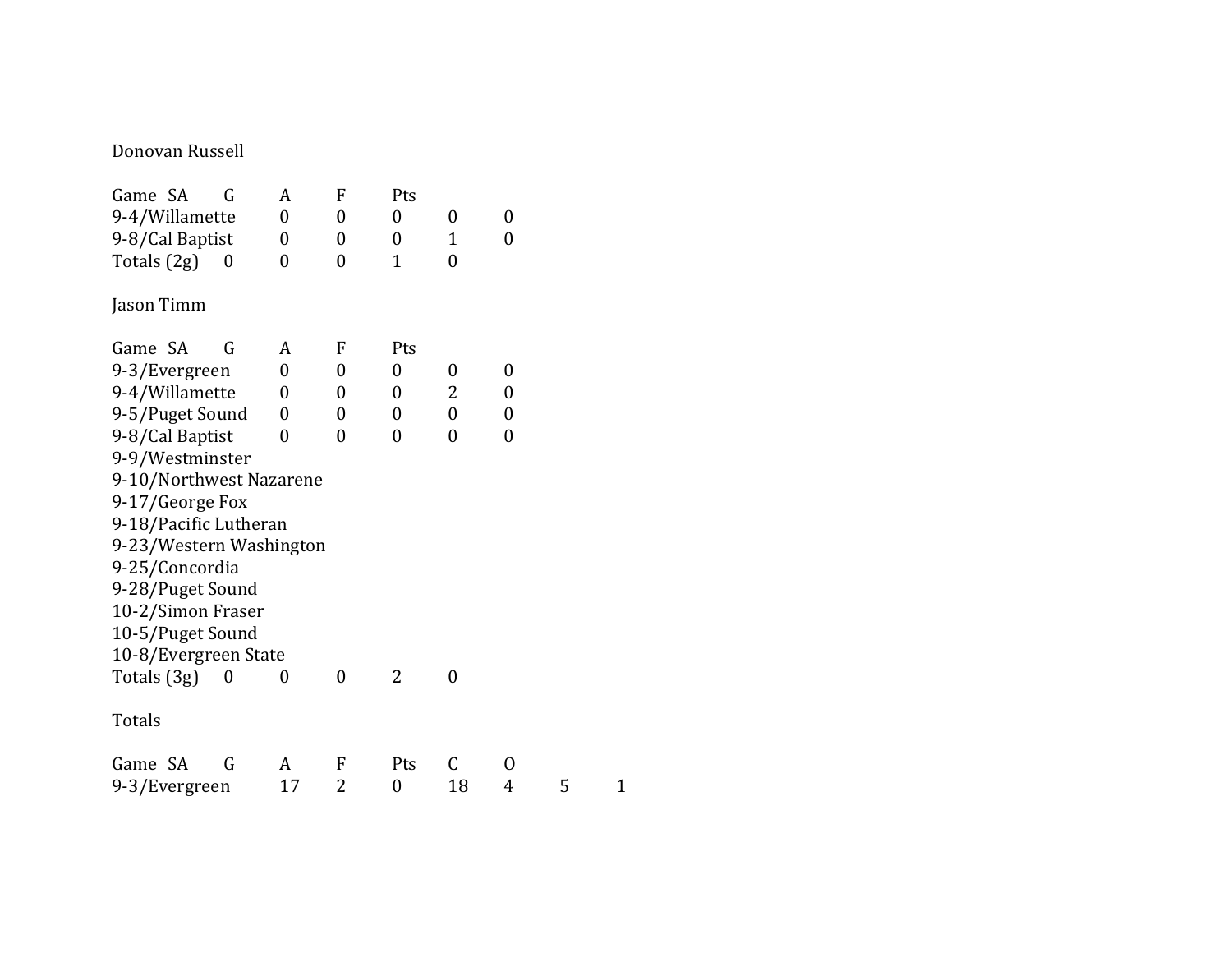| 9-4/Willamette        | 23 | 1              | 1              | 26 | 3              | 7  | 4              |   |
|-----------------------|----|----------------|----------------|----|----------------|----|----------------|---|
| 9-5/Puget Sound       | 16 | 2              | 0              | 15 | 4              | 5  | 0              |   |
| 9-8/Cal Baptist       | 7  | $\overline{0}$ | 0              | 8  | $\overline{0}$ | 3  | 3              |   |
| 9-9/Westminster       | 14 | 0              | 0              | 9  | 0              | 3  | $\overline{1}$ |   |
| 9-10/Northwest Naz.   |    | 20             | 3              | 3  | 15             | 9  | 6              | 3 |
| 9-17/George Fox       | 7  | 0              | 0              | 13 | 0              | 4  | 3              |   |
| 9-18/Pacific Lutheran |    | 13             | 1              | 1  | 27             | 3  | 6              | 5 |
| 9-23/Western Wash.26  |    | 6              | 7              | 17 | 19             | 6  | 3              |   |
| 9-25/Concordia        | 26 | 4              | 3              | 21 | 11             | 5  | 3              |   |
| 9-28/Puget Sound      | 27 | $\mathbf{1}$   | 1              | 27 | 3              | 10 | $\overline{1}$ |   |
| 10-2/Simon Fraser     | 14 | $\theta$       | 0              | 13 | 0              | 4  | $\overline{1}$ |   |
| 10-5/Puget Sound      | 11 | $\overline{2}$ | 2              | 12 | 6              | 3  | $\overline{2}$ |   |
| 10-8/Evergreen State  |    | 33             | 3              | 3  | 11             | 9  | 4              | 3 |
| 10-12/Seattle14       | 0  | 0              | 18             | 0  | 5              | 1  |                |   |
| 10-15/Simon Fraser 11 |    | $\mathbf{1}$   | 0              | 21 | 2              | 3  | 5              |   |
| 10-19/Whitworth       | 9  | 1              | 1              | 15 | 3              | 2  | 2              |   |
| 10-23/Western Wash.   |    | 18             | 3              | 1  | 22             | 7  | 5              | 3 |
| 10-26/Whitman         | 20 | 2              | $\overline{2}$ | 24 | 6              | 4  | 3              |   |
| 10-29/Seattle5        | 0  | 0              | 19             | 0  | 3              | 0  |                |   |
| Totals (20g)<br>331   | 32 | 25             | 351            | 89 | 93             | 47 |                |   |

Yellow Cards - TESC (Jenkins, Morton, Henson, Opp. 1), Willamette (Maloney, Morton, Jenkins, Graff), UPS (None). Cal Baptist (Opp. 2). Westminster (Graff, Timm). Northwest Nazarene (Rea, Opp. 1). George Fox (Sabari, Henson, Opp. 2). PLU (Murphy, Opp. 3). WWU (None). Concordia (Opp. 2). Puget Sound (Nelson, Sabari). SFU (None). Puget Sound (Nelson, Pidgeon). Evergreen State (Opp. 1). Seattle (Pidgeon, Opp. 1). SFU (Morton, Murphy, Graff, N. Nelson, Opp 3). Whitworth (Rea). WWU (Opp. 1). Whitman (None). Seattle (N. Nelson, Pidgeon, Rea, Opp. 2).

Red Cards - PLU (Murphy, Henson). SFU (Sambrano).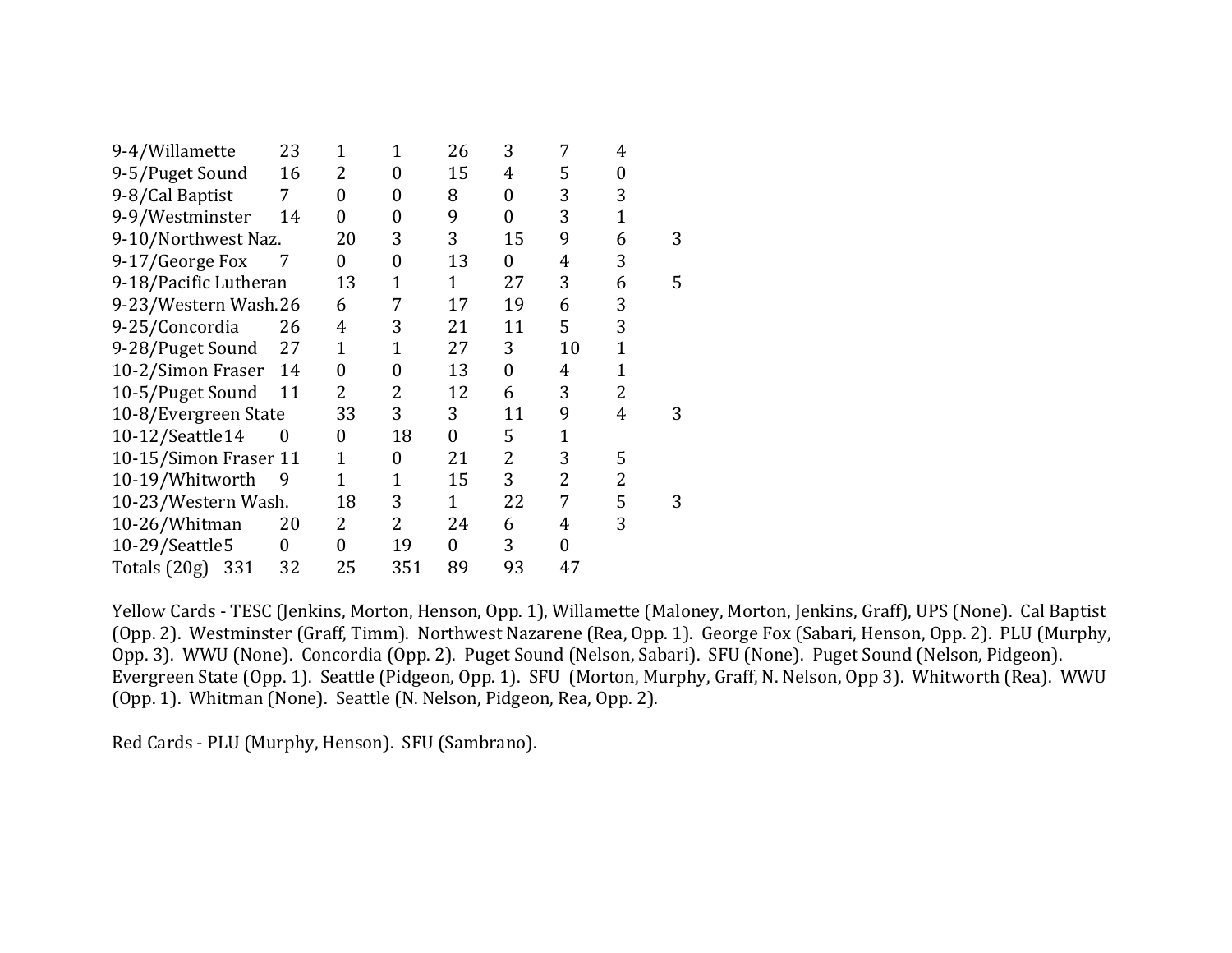# Opponents

| Game SA                 | G                        | A  | F              | Pts              | C                | $\mathbf{O}$     |                |    |   |
|-------------------------|--------------------------|----|----------------|------------------|------------------|------------------|----------------|----|---|
| 9-3/Evergreen           |                          | 10 | 1              | $\boldsymbol{0}$ | 14               | 2                | 4              | 10 |   |
| 9-4/Willamette          |                          | 10 | 1              | 0                | 12               | 2                | $\overline{2}$ | 12 |   |
| 9-5/Puget Sound         |                          | 8  | $\mathbf 1$    | 0                | 14               | 2                | 5              | 4  |   |
| 9-8/Cal Baptist         |                          | 15 | $\overline{1}$ | 0                | 13               | 2                | 7              | 4  |   |
| 9-9/Westminster         |                          | 6  | 1              | 0                | 20               | $\overline{2}$   | $\overline{2}$ | 0  |   |
| 9-10/Northwest Nazarene |                          |    | 7              | 1                | $\boldsymbol{0}$ | 16               | $\overline{2}$ | 1  | 3 |
| 9-17/George Fox         |                          | 14 | 2              | 1                | 24               | 5                | 10             | 7  |   |
| 9-18/Pacific Lutheran   |                          |    | 27             | 1                | 0                | 29               | 2              | 8  | 6 |
|                         | 9-23/Western Washington  |    | 13             | 0                | 0                | 17               | $\overline{0}$ | 7  | 3 |
| 9-25/Concordia          |                          | 19 | 2              | 0                | 19               | 4                | 8              | 1  |   |
| 9-28/Puget Sound        |                          | 12 | 0              | 0                | 12               | 0                | 6              | 1  |   |
| 10-2/Simon Fraser       |                          | 16 | 2              | 2                | 11               | 6                | $\mathbf{1}$   | 2  |   |
| 10-5/Puget Sound        |                          | 13 | 3              | $\boldsymbol{0}$ | 13               | 6                | 6              | 4  |   |
|                         | 10-8/Evergreen State     |    | 11             | 2                | 1                | 14               | 5              | 4  | 3 |
| 10-12/Seattle 15        |                          | 2  | 1              | 14               | 5                | 9                | 3              |    |   |
|                         | 10-15/Simon Fraser 20    |    | $\overline{1}$ | 1                | 20               | 3                | 6              | 2  |   |
| 10-19/Whitworth         |                          | 15 | 3              | 1                | 16               | 7                | 4              | 4  |   |
|                         | 10-23/Western Washington |    |                | 12               | 0                | $\boldsymbol{0}$ | 16             | 0  | 4 |
| 10-26/Whitman           |                          | 7  | 0              | 0                | 7                | 0                | 2              | 3  |   |
| 10-29/Seattle5          |                          | 1  | 0              | 23               | 2                | 3                | $\mathbf 1$    |    |   |
| Totals (20g) 255        |                          | 25 | 7              | 324              | 57               | 99               | 76             |    |   |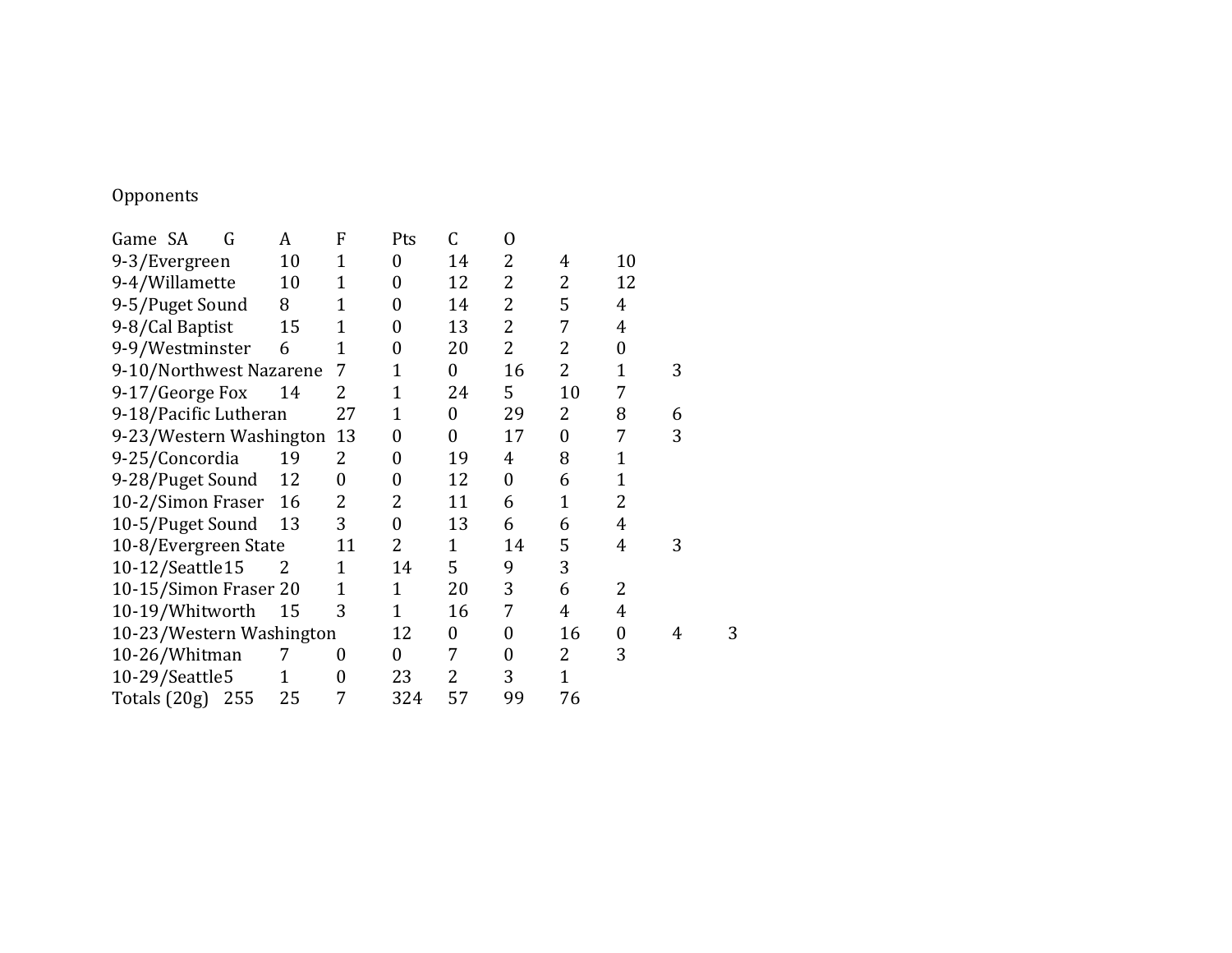#### **GOAL KEEPING**

Tony Graff

| Game Min<br>GA                   | SV  | W/L          |                |   |   |   |
|----------------------------------|-----|--------------|----------------|---|---|---|
| 9-4/Willamette                   | 120 | 1            | 6              | T |   |   |
| 9-5/Puget Sound                  | 90  | $\mathbf{1}$ | 3              | W |   |   |
| 9-8/Cal Baptist                  | 90  | 1            | 9              | L |   |   |
| 9-9/Westminster                  | 84  | 1            | 3              | L |   |   |
| 9-10/Northwest Nazarene          |     | 45           | 0              | 2 | W |   |
| 9-17/George Fox                  | 15  | 0            | $\mathbf 1$    |   |   |   |
| 9-23/Western Washington          |     | 45           | $\overline{0}$ | 4 | W |   |
| 9-28/Puget Sound                 | 90  | 0            | 6              | W |   |   |
| 10-2/Simon Fraser                | 90  | 2            | 8              | L |   |   |
| 10-5/Puget Sound                 | 90  | 3            | 5              | L |   |   |
| 10-8/Evergreen State             |     | 90           | 2              | 4 | W |   |
| 10-12/Seattle90                  | 2   | 9            | L              |   |   |   |
| 10-15/Simon Fraser 120           |     | 1            | 15             | T |   |   |
| 10-23/Western Washington         |     |              | 90             | 0 | 8 | W |
| 10-29/Seattle90                  | 1   | 2            | L              |   |   |   |
| Totals (11g) 1239 15             |     | 85           | $6 - 6 - 2$    |   |   |   |
| Fouls - 1 vs. Cal Bapitst (9-8). |     |              |                |   |   |   |
| J. P. Reck                       |     |              |                |   |   |   |

Game Min GA SV W/L 9-3/Evergreen State  $90$   $1$   $5$  W<br>9-9/Westminster  $6$   $0$   $0$  --9-9/Westminster 6 0 0 --<br>9-10/Northwest Nazarene 45 1 2 9-10/Northwest Nazarene 45 1 2 --<br>9-17/George Fox 105 2 6 L  $9-17/Ge$ orge Fox 105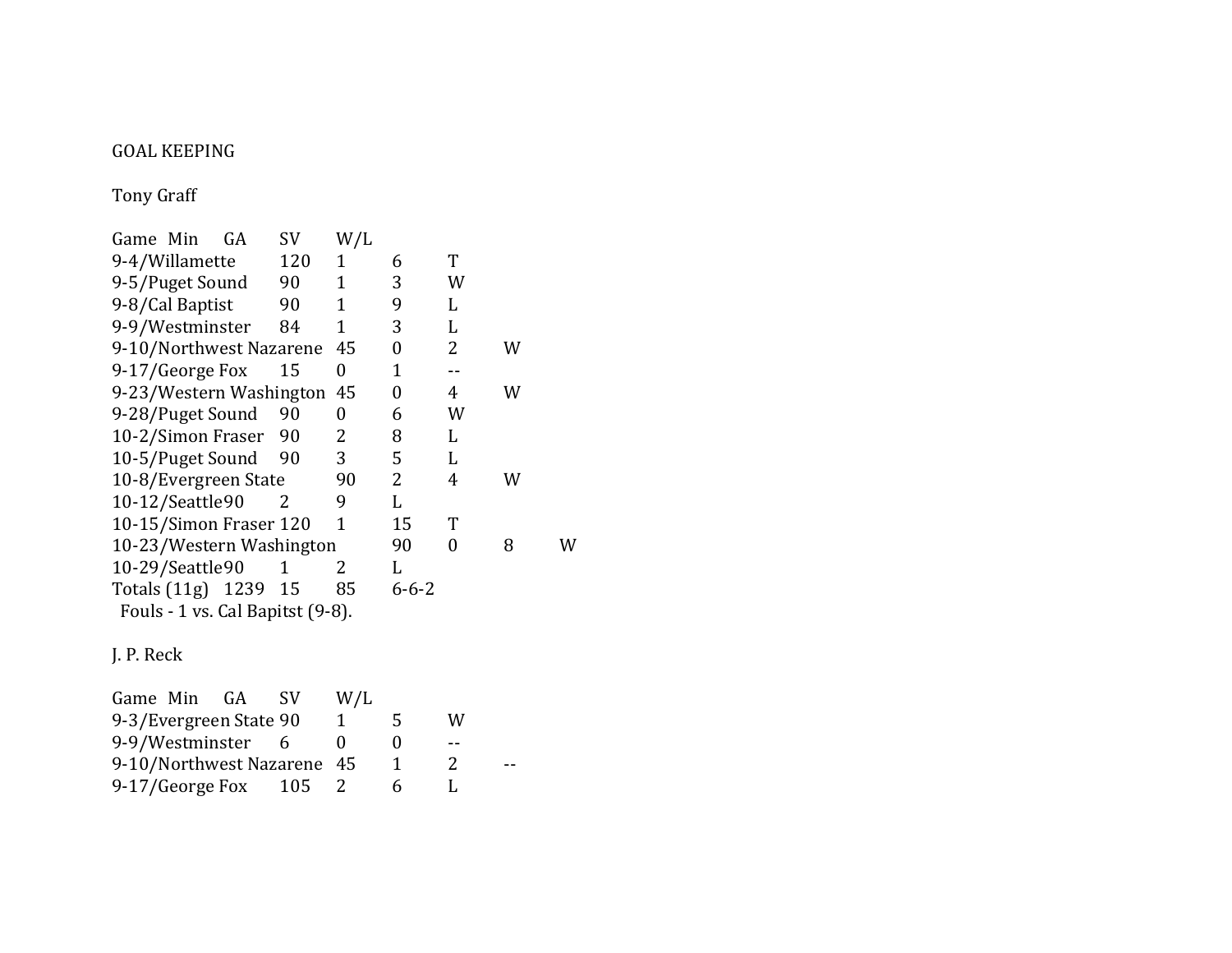| 9-18/Pacific Lutheran      |    |               |   |                             |  |
|----------------------------|----|---------------|---|-----------------------------|--|
| 9-23/Western Washington 45 |    |               |   |                             |  |
| 90                         |    | 13            | W |                             |  |
| 10-19/Whitworth<br>90      |    |               |   |                             |  |
| 10-26/Whitman<br>90        |    |               |   |                             |  |
| 10                         | 69 |               |   |                             |  |
|                            |    | 120<br>3<br>0 | x | 14<br>2<br>W<br>$3 - 2 - 1$ |  |

## Opponents

| Game Min                 |  | GA                     | SV   |                |    |   |   |
|--------------------------|--|------------------------|------|----------------|----|---|---|
| 9-3/Evergreen            |  |                        | 90   | 2              | 8  |   |   |
| 9-4/Willamette           |  |                        | 120  | $\mathbf 1$    | 8  |   |   |
| 9-5/Puget Sound          |  |                        | 90   | 2              | 4  |   |   |
| 9-8/Cal Baptist          |  |                        | 90   | 0              | 2  |   |   |
| 9-9/Westminster          |  |                        | 90   | 0              | 3  |   |   |
| 9-10/Northwest Nazarene  |  |                        |      | 90             | 3  | 9 |   |
| 9-17/George Fox          |  |                        | 120  | $\overline{0}$ | 4  |   |   |
| 9-18/Pacific Lutheran    |  |                        | 120  | $\mathbf{1}$   | 4  |   |   |
| 9-23/Western Washington  |  |                        |      | 90             | 6  | 5 |   |
| 9-25/Concordia           |  |                        | 90   | 4              | 13 |   |   |
| 9-28/Puget Sound         |  |                        | 90   | 1              | 7  |   |   |
| 10-2/Simon Fraser        |  |                        | - 90 | $\overline{0}$ | 5  |   |   |
| 10-5/Puget Sound         |  | 90                     | 2    | 6              |    |   |   |
| 10-8/Evergreen State     |  |                        |      | 90             | 3  | 8 |   |
| 10-12/Seattle90          |  |                        |      | 3              |    |   |   |
|                          |  | 10-15/Simon Fraser 120 |      | 1              | 6  |   |   |
| 10-19/Whitowrth          |  |                        | 90   | 1              | 3  |   |   |
| 10-23/Western Washington |  |                        |      |                | 90 | 3 | 6 |
| 10-26/Whitman            |  |                        | 90   | 2              | 7  |   |   |
| 10-29/Seattle90          |  |                        | 0    | 1              |    |   |   |